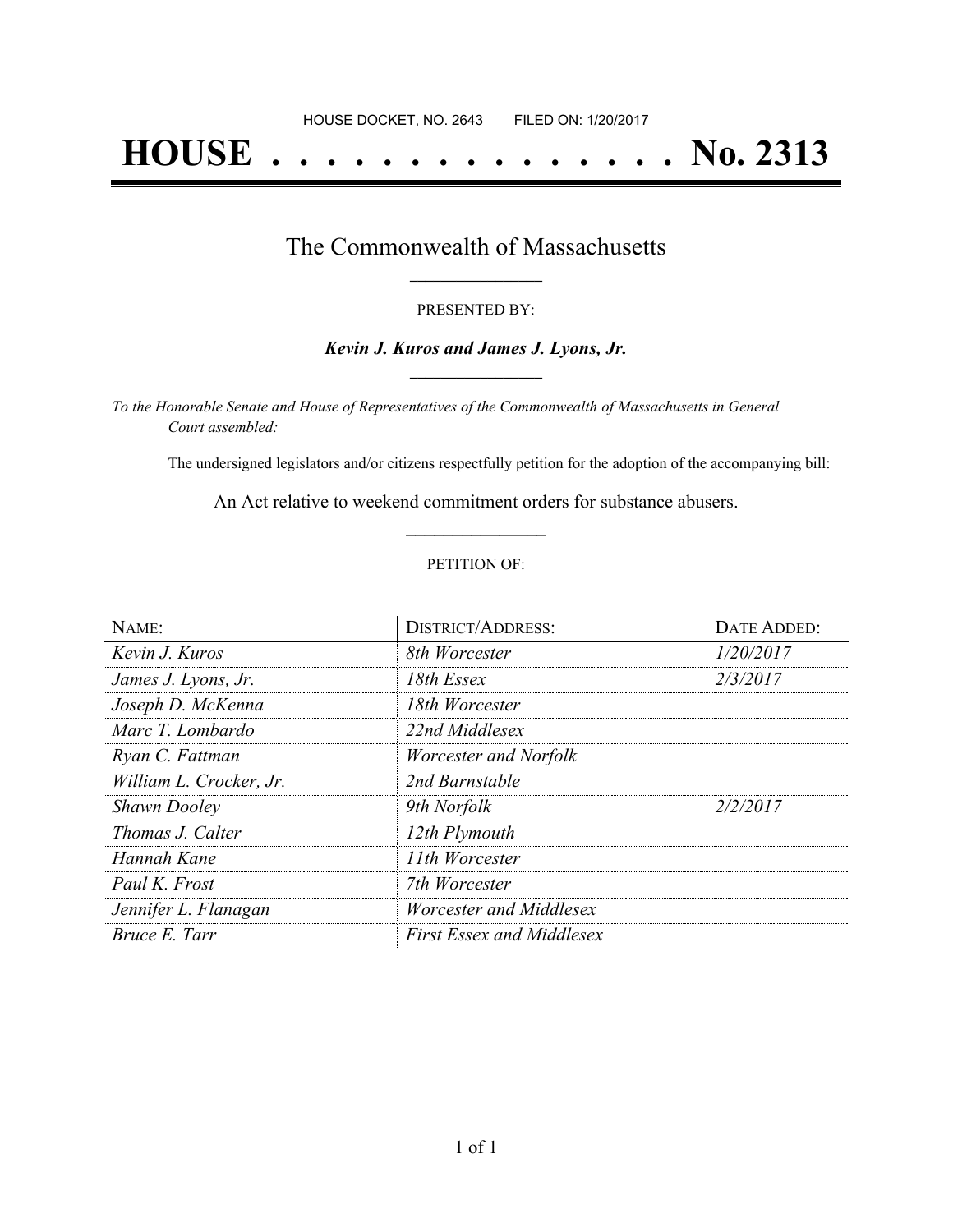## **HOUSE . . . . . . . . . . . . . . . No. 2313**

By Messrs. Kuros of Uxbridge and Lyons of Andover, a petition (accompanied by bill, House, No. 2313) of Kevin J. Kuros and others relative to the commitment of alcoholics or substance abusers during court closures. The Judiciary.

## The Commonwealth of Massachusetts

**In the One Hundred and Ninetieth General Court (2017-2018) \_\_\_\_\_\_\_\_\_\_\_\_\_\_\_**

**\_\_\_\_\_\_\_\_\_\_\_\_\_\_\_**

An Act relative to weekend commitment orders for substance abusers.

Be it enacted by the Senate and House of Representatives in General Court assembled, and by the authority *of the same, as follows:*

| $\mathbf{1}$ | SECTION 1. Section 35 of Chapter 123 of the General Laws, as appearing in the 2014                   |
|--------------|------------------------------------------------------------------------------------------------------|
| 2            | Official Edition, is hereby amended by inserting at the end thereof the following new section:-      |
| 3            | When the court is closed for business any justice of the superior, probate, district or              |
| 4            | Boston municipal court departments may grant an order of commitment provided under this              |
| 5            | section if there is a likelihood of serious harm as a result of the person's alcoholism or substance |
| 6            | abuse. In the discretion of the justice, a warrant of apprehension may be issued for such person     |
| 7            | and an arrest may be made on said warrant, and the person may be placed in protective custody        |
| 8            | until the person may be presented before a justice of the superior, probate, district or Boston      |
| 9            | municipal court. Such warrant may be granted and communicated by telephone to an officer or          |
| 10           | employee of an appropriate law enforcement agency, who shall record such order on a form of          |
| 11           | order promulgated for such use by the chief justice of the trial court and shall deliver a copy of   |
|              |                                                                                                      |